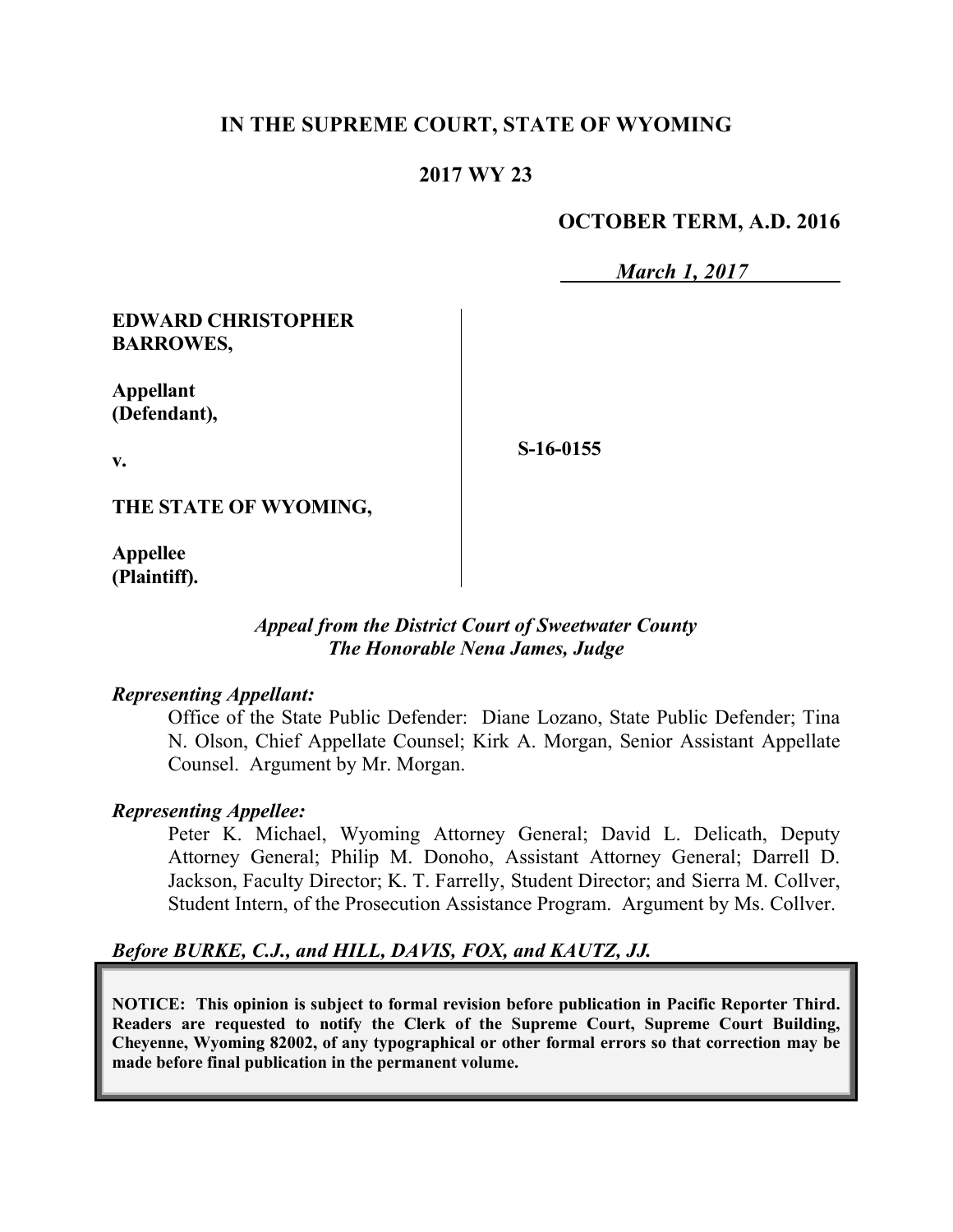**DAVIS**, Justice.

l

[¶1] Appellant Edward Barrowes challenges his conviction of aggravated vehicular homicide as defined by Wyo. Stat. Ann. § 6-2-106(b)(ii) (LexisNexis 2015). He claims the evidence presented by the State was insufficient to establish that he drove in a reckless manner. We affirm.

#### **ISSUES**

[¶2] Was the evidence sufficient to support the jury's verdict that Barrowes was guilty of aggravated homicide by vehicle?

### **FACTS**

[¶3] Viewing the evidence in a light most favorable to the State, *see Hill v. State*, 2016 WY 27, 1 20, 371 P.3d 553, 560 (Wyo. 2016), the facts established at trial are as follows. Barrowes is a professional semi-trailer truck driver with a commercial driver's license. A commercial driver's license certifies that a person has gone through the required training and testing and can legally operate a commercial motor vehicle weighing over a certain amount. Those holding a commercial driver's license are subject to federal regulations because of the higher level of knowledge, experience, and skill required to drive a commercial motor vehicle.

[¶4] The day before the accident, on April 21, 2015, Barrowes and his co-driver, Dennis Pehrson, departed Tremonton, Utah in a semi tractor pulling two trailers to the Denver area. They left around 4:30 p.m., and Pehrson drove the entire stretch from Utah to Colorado, while Barrowes rested in the sleeper berth behind the driver's cabin.<sup>1</sup> This portion of the trip lasted until approximately 1:00 a.m. on the morning of April 22. During at least some of the time while Barrowes was to be resting in the sleeper portion of the tractor, the evidence indicated that he was sending and receiving text messages and possibly talking on the phone.

[¶5] Barrowes left the sleeper berth at around 2:00 a.m., while the two were waiting to pick up the return load and return to Utah. Their freight<sup>2</sup> was ready to transport around 3:30 a.m. Barrowes took the wheel for the return trip to Tremonton, and Pehrson climbed into the sleeper berth.

 $<sup>1</sup>$  A sleeper berth is a separate compartment in the tractor cab that commonly consists of a bed where</sup> drivers can rest when necessary.

 $2$  The loaded rig consisted of two trailers—a 53-foot trailer and a 27-foot tailing trailer with a combined weight of approximately 110,000 pounds.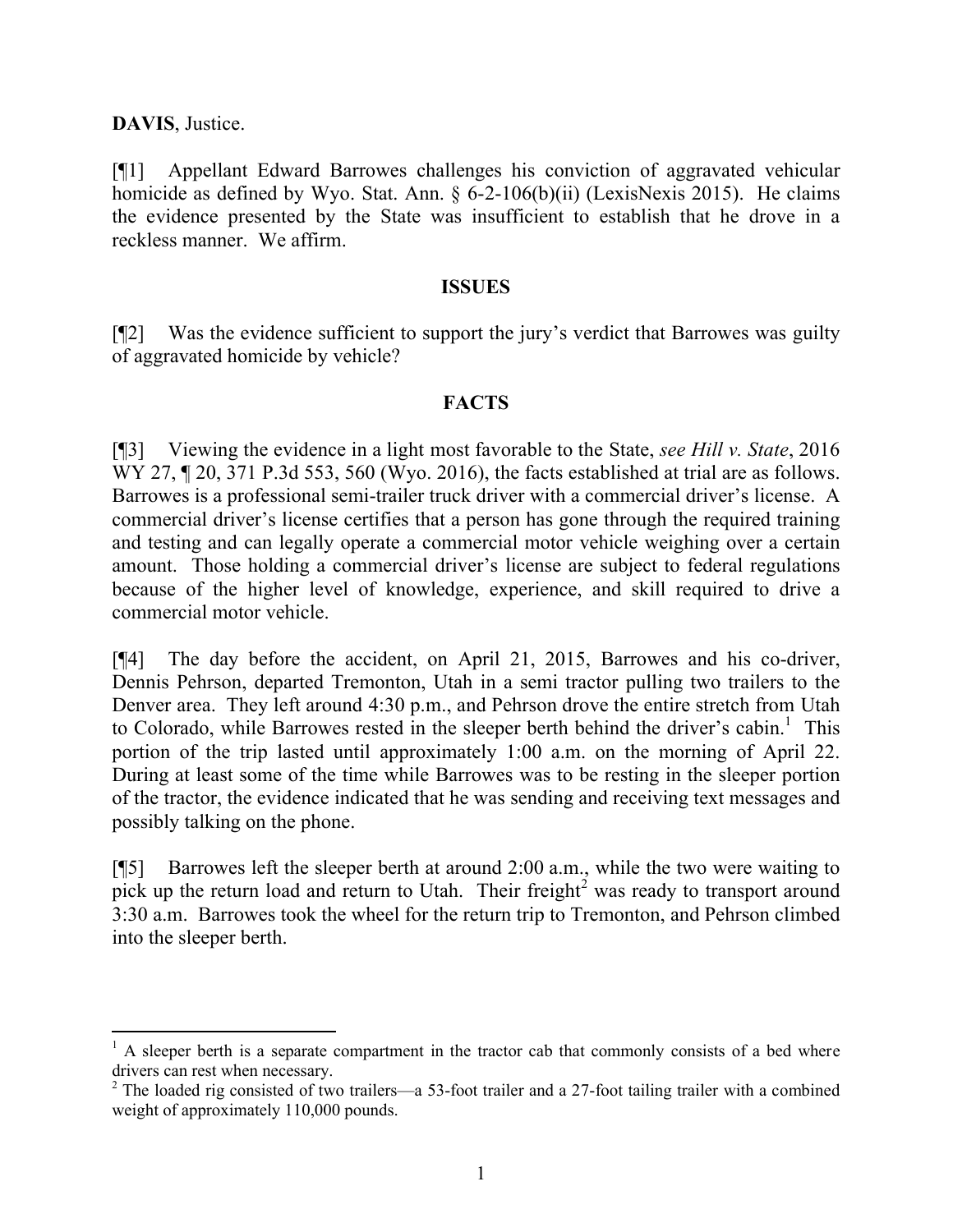[¶6] Around 6:45 a.m., Barrowes stopped in the vicinity of Rawlins for an hour and forty-five minutes, but it is unclear what he did during that time. He then continued west on Interstate 80.

[¶7] Forty-five minutes after he got back on the road, another professional truck driver operating a tractor-trailer behind Barrowes' truck observed the vehicle swerving "pretty bad at times" for around three miles over a period of three or four minutes. The vehicle was swerving so badly that the other truck driver did not pass and instead slowed down to keep some distance between the two rigs. He observed that every time Barrowes' truck would straighten up, it would soon start swerving again. The truck passed two exit ramps while the other driver observed its erratic movements. The rig was travelling around 65 miles an hour, below the posted limit on I-80.

[¶8] Meanwhile, another truck had broken down earlier on the west-bound shoulder of I-80 near Wamsutter. The owner of the vehicle, Aleksandr Kozak, came to the scene to render assistance to the driver. The rig was properly parked on the right shoulder of the road, and its hazard lights were flashing. Emergency reflective triangles were placed along the road, and Kozak wore reflective clothing. The weather was good and visibility was clear, so there were no impediments to seeing the broken-down truck.

[¶9] After swerving for three to four minutes, Barrowes' truck veered right at 65 miles per hour and crashed into the parked tractor-trailer rig. The truck struck Kozak as he was working on the truck and killed him. Pehrson, who was asleep in the sleeper berth, was thrown from his bunk when the side of the cab came apart. He suffered significant injuries that were not life-threatening. Barrowes did not hit the brakes or take any other type of evasive action before the crash because he was asleep at the wheel.

[¶10] Shortly after the crash, a highway patrolman arrived on the scene. Barrowes told the trooper that he "did not manage [his] drowsiness appropriately." The trooper asked Barrowes if he fell asleep at the wheel, and Barrowes said he had.

[¶11] Over two hours after the crash, Barrowes sent a text message stating: "I was rushing to get to Tremonton . . . . I should not have allowed my mind to be rushed." Barrowes told investigators of the Sweetwater County sheriff's office that he allowed scheduling to take precedence over tiredness, and he acknowledged that driving while drowsy is dangerous.

[¶12] The next day, April 23, Barrowes was charged with involuntary manslaughter, a felony, for Kozak's death, and also with driving a commercial vehicle while ill or fatigued, a misdemeanor. The State was later allowed to amend the information to replace the manslaughter charge with one count of aggravated homicide by vehicle. Its motion to dismiss the misdemeanor charge without prejudice was granted.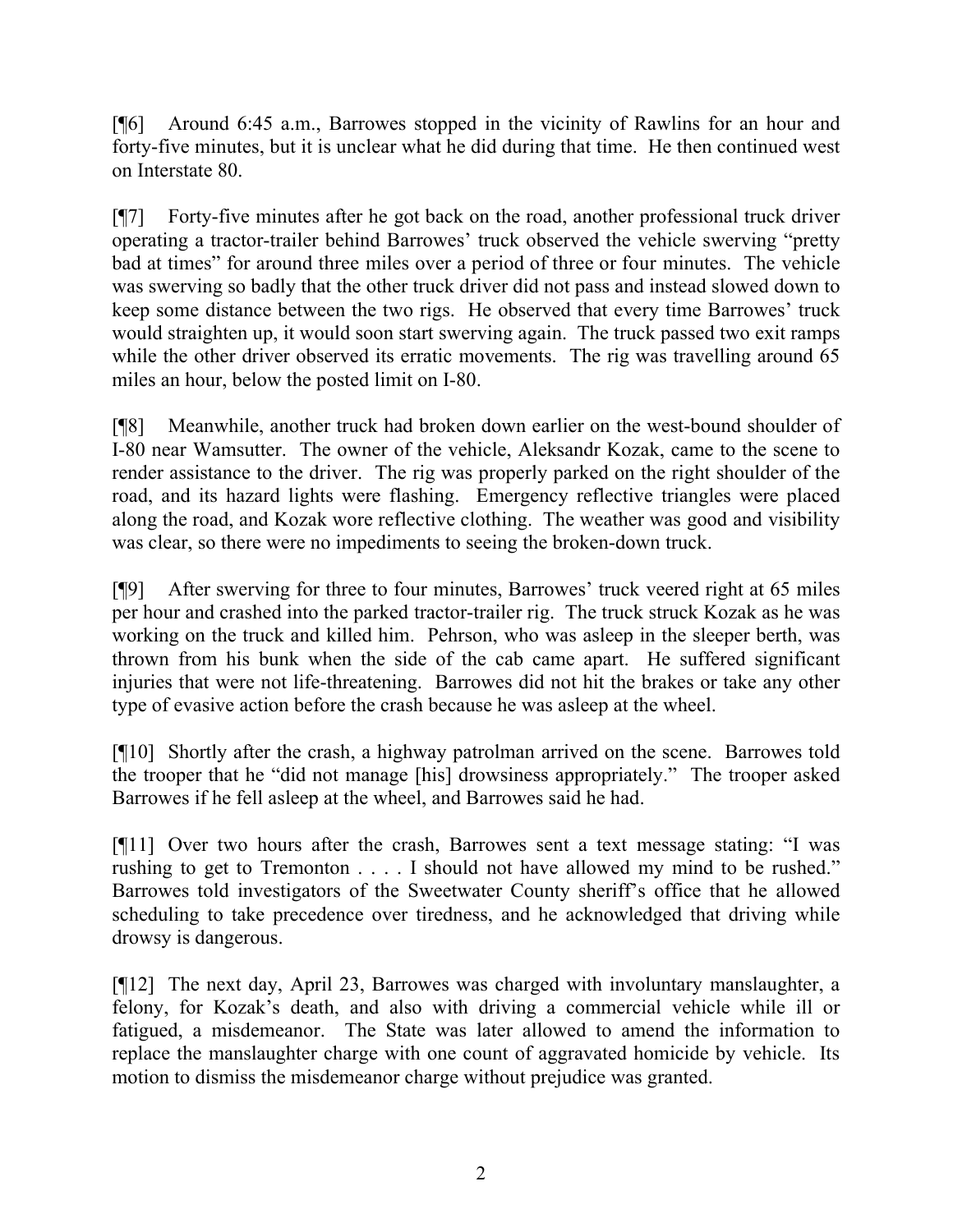[¶13] As the case proceeded, Barrowes filed a motion that he had written without his counsel's knowledge. In that motion, Barrowes made several inculpatory statements. He admitted that he had put his schedule ahead of tiredness and safety, ignored safety concerns, and passed exits right before the crash. He said that he tried to fight off fatigue, but failed to do so, which resulted in the fatal accident. However, he also blamed the Wyoming Highway Patrol in part because state troopers will ticket trucks parked on offramps to allow a driver to rest.

[¶14] A three-day jury trial was held. The evidence the State presented included the above facts and the statements Barrowes made in the motion he had filed on his own.<sup>3</sup> The jury found Barrowes guilty of aggravated homicide by vehicle. The district court sentenced him to a term of fourteen to eighteen years in prison. Barrowes timely perfected this appeal.

### **STANDARD OF REVIEW**

[¶15] When reviewing a sufficiency of the evidence claim, we must accept as true the State's evidence and give it the benefit of all reasonable inferences which can be drawn from it. *Sweets v. State*, 2013 WY 98, ¶ 14, 307 P.3d 860, 865 (Wyo. 2013). We cannot consider conflicting evidence presented by Barrowes. *Id.* "We do not substitute our judgment for that of the jury; rather, we determine whether a jury could have reasonably concluded that each of the elements of the crime was proven beyond a reasonable doubt." *Id.* We will not reweigh the evidence. *Levengood v. State*, 2014 WY 138, ¶¶ 11-12, 336 P.3d 1201, 1203-04 (Wyo. 2014).

### **DISCUSSION**

[¶16] Barrowes claims the evidence presented by the State was insufficient to establish that he drove in a reckless manner, which is an essential element of felony aggravated homicide by vehicle. He argues that he was at most criminally negligent, which would only make him guilty of misdemeanor homicide by vehicle.

[¶17] Our analysis begins by reviewing the elements of aggravated homicide by vehicle. The statute setting forth this crime provides as follows:

> (b) A person is guilty of aggravated homicide by vehicle and shall be punished by imprisonment in the penitentiary for not more than twenty (20) years, if:

> > \* \* \*

l  $3$  The statements in the motion were admissible under Wyoming Rule of Evidence 801(d)(2).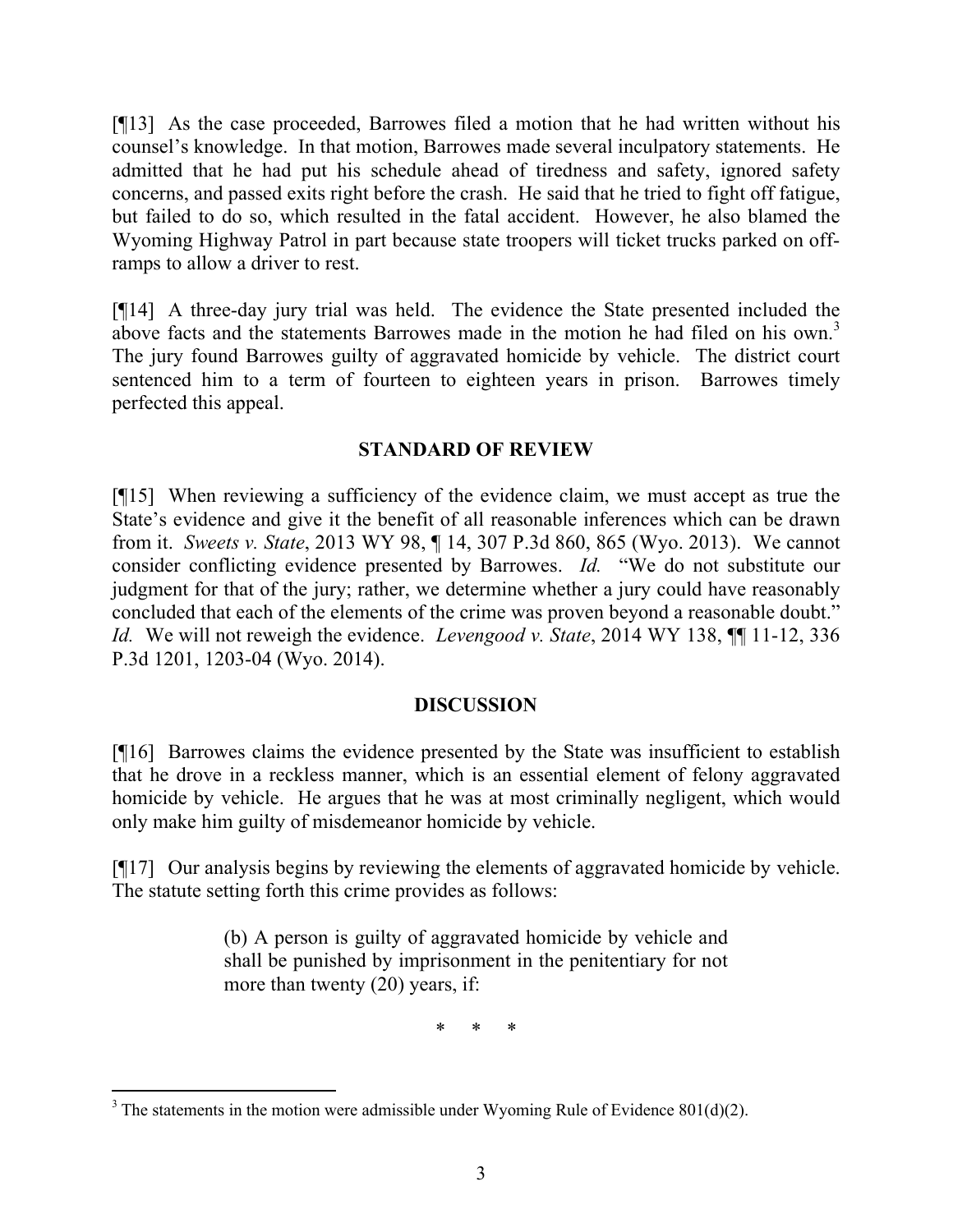(ii) He operates or drives a vehicle in a reckless manner, and his conduct is the proximate cause of the death of another person.

Wyo. Stat. Ann. § 6-2-106(b)(ii). In turn, recklessly is defined in Wyoming's Criminal Code:

> A person acts recklessly when he consciously disregards a substantial and unjustifiable risk that the harm he is accused of causing will occur, and the harm results. The risk shall be of such nature and degree that disregarding it constitutes a gross deviation from the standard of conduct that a reasonable person would observe in the situation[.]

Wyo. Stat. Ann.  $\S 6$ -1-104(a)(ix). We have held that this definition applies to aggravated vehicular homicide cases. *Breazeale v. State*, 2011 WY 10, ¶ 15, 245 P.3d 834, 839-40 (Wyo. 2011).

[¶18] The district court also instructed the jury on the lesser included offense of homicide by vehicle:

> Except as provided in subsection (b) of this section [dealing with aggravated homicide by vehicle], a person is guilty of homicide by vehicle and shall be fined not more than two thousand dollars (\$2,000.00) or imprisoned in the county jail for not more than one (1) year, or both, if he operates or drives a vehicle in a criminally negligent manner, and his conduct is the proximate cause of the death of another person.

Wyo. Stat. Ann. § 6-2-106(a). Criminal negligence consists of the following, as the district court properly instructed the jury:

> "Criminal negligence" is defined as the following conduct: A person acts with criminal negligence when, through a gross deviation from the standard of care that a reasonable person would exercise, he fails to perceive a substantial and unjustifiable risk that the harm he is accused of causing will occur, and the harm results. The risk shall be of such nature and degree that the failure to perceive it constitutes a gross deviation from the standard of care that a reasonable person would observe in the situation[.]

Wyo. Stat. Ann. § 6-1-104(a)(iii).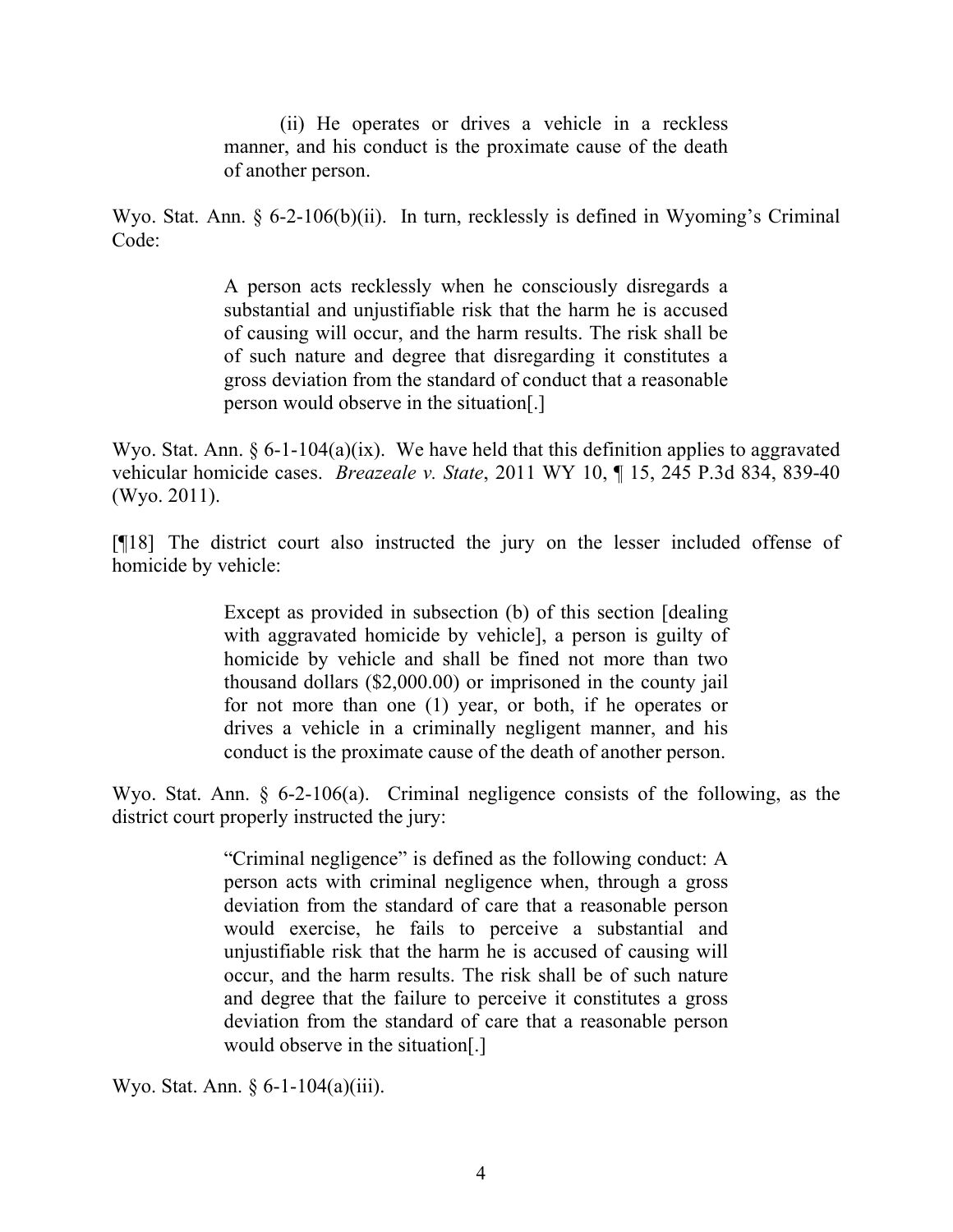[¶19] Barrowes argues that the evidence presented does not prove beyond a reasonable doubt that he acted recklessly, and that a reasonable jury could not have found that he did so. He points to his compliance with the legal amount of non-driving (sleeper berth) time before the accident, and that his logbooks were properly maintained. Additionally, Barrowes was not under the influence of alcohol or drugs, and he was driving under the speed limit at the time of the accident in good weather conditions. He therefore contends that at most, he could only be properly convicted of misdemeanor homicide by vehicle. However, the applicable standard of review requires us to accept as true the State's evidence and disregard any conflicting evidence presented by Barrowes.

[¶20] This Court has not had occasion to decide a vehicular homicide case where a crash occurred solely due to a driver being tired and falling asleep at the wheel. The cases we have decided involved other factors. In *Breazeale*, we found the evidence sufficient to support a finding that defendant drove his vehicle in a reckless manner, which was necessary to support his conviction for aggravated homicide by vehicle. ¶¶ 13-16, 245 P.3d 834, 839-40. In that case, the driver inhaled "canned air" while parked in the lot of a store resulting in becoming unconscious for one to two minutes. *Id.* ¶ 16, 245 P.3d at 840. After regaining consciousness, he remained dizzy and out of it, but refused his girlfriend's offer to drive. He then started driving, and again inhaled the canned air, again lost consciousness, and then collided with the victim's vehicle. *Id.* We held this conduct sufficient for a jury to find it to be reckless. *Id.*

[¶21] In *Relish v. State*, a semi-truck driver was convicted of aggravated homicide by vehicle. 860 P.2d 455, 461-62 (Wyo. 1993). On appeal, he claimed that there was insufficient evidence that he was driving recklessly. The truck driver was travelling on I-80, a road he had driven often, during a snow storm. He drove at a minimum speed of 45 miles per hour, and perhaps as high as 60 miles per hour, when the safe speed in those conditions was 20 to 25 miles per hour. He was in a hurry to deliver a load of perishable vegetables to Wisconsin and unconcerned about being involved in a collision. He drove his truck completely off the paved portion of the interstate onto the shoulder where he slammed into a parked vehicle with its hazard lights on, crushing the car and victim. He then continued down the interstate approximately one mile until his semi would go no farther. As an experienced interstate truck driver, he was well aware of the danger of winter weather conditions on this section of I-80, and yet he pushed his 80,000 pound semi at unsafe speeds. *Id.* We affirmed, finding that the facts were sufficient to allow a jury to find beyond a reasonable doubt that he was operating his semi in a reckless manner. *Id*.; *see also Rogers v. State*, 971 P.2d 599, 603 (Wyo. 1999) (concluding the evidence showed that defendant's conduct was reckless when he chose to drive his vehicle after being awake for twenty-four hours, smoking marijuana, and drinking alcohol).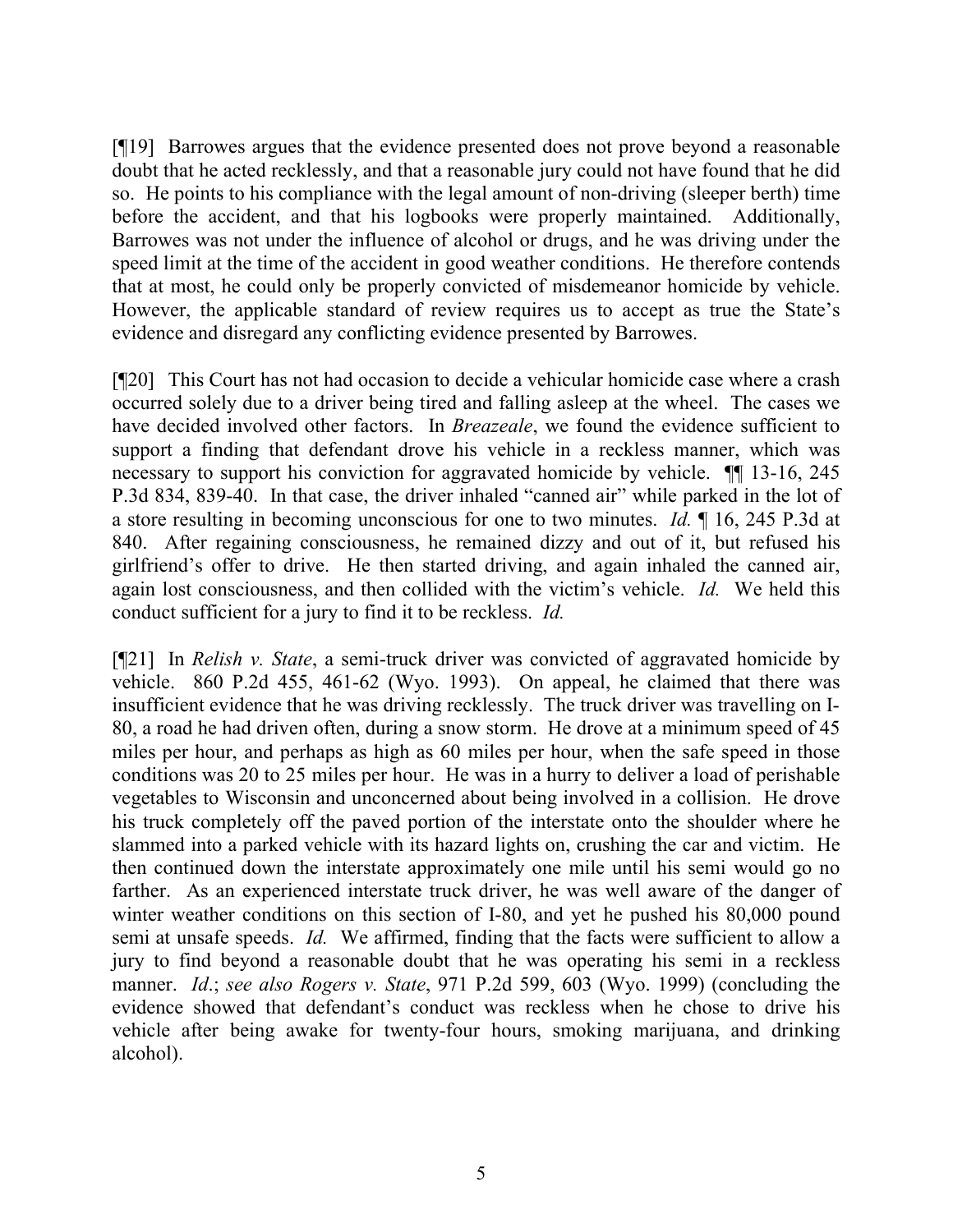[¶22] In *Orona-Rangal v. State*, we affirmed a conviction for aggravated vehicular homicide. 2002 WY 134, ¶ 1, 53 P.3d 1080, 1082 (Wyo. 2002). The defendant had driven his vehicle at a high speed through a stop light, killing one person and injuring two others. *Id.* We pointed out that he drove at excessive speeds, deliberately disregarded multiple stop lights, remained steadfast in his attempt to elude another person despite several near-misses with other vehicles, and that he made numerous illegal and dangerous lane changes. *Id.* ¶ 25, 53 P.3d at 1088.

[¶23] While our precedent is not directly on point, it provides context as to what conduct may be considered reckless under  $\S$  6-2-106(b)(ii).<sup>4</sup> Other jurisdictions have fortunately decided cases dealing with drivers who have fallen asleep, and they provide helpful insight.

[¶24] In *State v. Valyou*, the Vermont Supreme Court explained that falling asleep at the wheel does not, by itself, constitute criminal conduct. 910 A.2d 922, 924 (Vt. 2006). But when a driver is on sufficient notice of the danger of falling asleep but nevertheless continues to drive and succumbs to fatigue, his conduct may be considered criminally negligent or even reckless, depending on the circumstances. *Id*. 5 An example is the Maryland case of *Skidmore v. State,* where a driver who was drowsy continued to drive and fell asleep at the wheel. 887 A.2d 92, 94 (Md. 2005). The appellate court found sufficient evidence to fairly convince a jury of the driver's guilt beyond a reasonable doubt, as it established a reckless disregard for human life. *Id*. at 96. The driver had "admitted not only that he dozed off at the wheel, but also that he recognized his extreme drowsiness and made a deliberate decision to ignore the risk of falling asleep at the wheel as he continued driving." *Id.* at 97.

l

<sup>&</sup>lt;sup>4</sup> That said, we must make clear that the test is not how Barrowes' behavior compares with other defendants in previous cases, but whether a jury could reasonably conclude, viewing the evidence in the light most favorable to the State, that he was driving recklessly and that his conduct caused the accident*. Rogers*, 971 P.2d at 603.

<sup>5</sup> *See, e.g., State v. S.N.R*., 320 P.3d 569 (Or. App. 2014*)* (holding evidence was legally insufficient to find beyond a reasonable doubt that defendant consciously disregarded the risk that her tiredness presented once she became aware of it); *Clancy v. State*, 829 N.E.2d 203 (Ind. Ct. App. 2005) (reversing conviction as merely falling asleep at the wheel without evidence of consciously disregarding a substantial risk is not enough to prove recklessness); *Com. v. Huggins*, 836 A.2d 862 (Pa. 2003) (holding recklessness was established by evidence that defendant allowed himself to fall asleep while driving vehicle filled to overcapacity with children who were not secured by safety belts and that defendant elected to drive at least 23 miles per hour above speed limit of 55 miles per hour); *State v. Al-Naseer*, 690 N.W.2d 744, 752 (Minn. 2005) ("We have never held that falling asleep at the wheel is, as a matter of law, gross negligence and we decline to do so on the facts presented here.); *Conrad v. Com*., 521 S.E.2d 321 (Va. App. 1999) (affirming conviction because the defendant motorist fell asleep while driving after he had been up for 22 hours without sleep and had dozed off a few times while driving, but chose to continue driving a long distance early in the morning); *Com. v. Petroll*, 696 A.2d 817 (Pa. Super. Ct. 1997) (finding evidence sufficient to support defendant's homicide by vehicle convictions); *People v. Shaffer*, 364 N.E.2d 109 (Ill. App. 1977) (affirming reckless homicide conviction arising from falling asleep at the wheel, finding defendant's conduct evidenced a conscious disregard of a substantial and unjustifiable risk).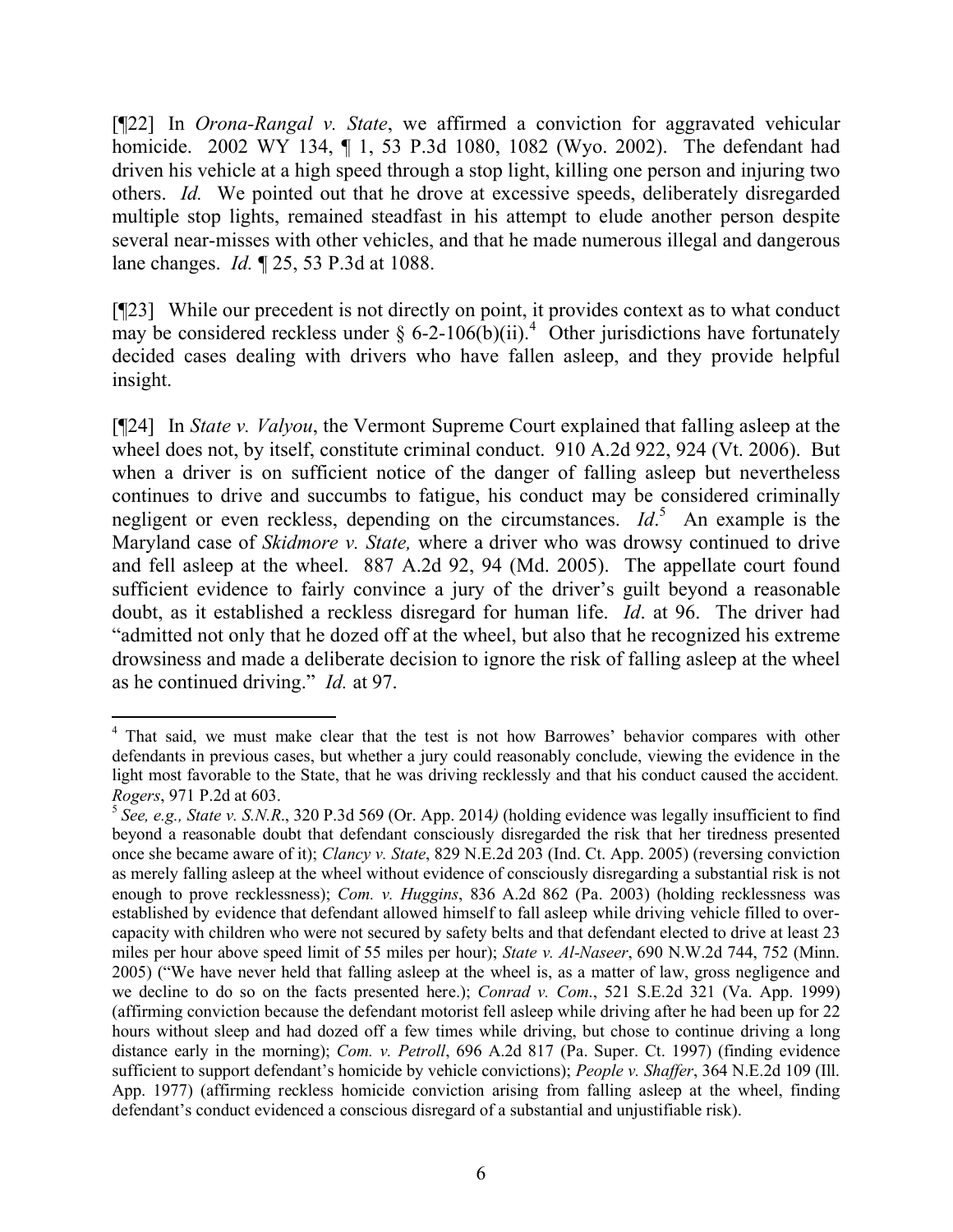[¶25] Another example comes from Virginia, where an intermediate appellate court affirmed a bus driver's conviction for involuntary manslaughter. It found that the evidence supported a finding that his actions were so  $gross<sup>6</sup>$  and wanton as to show a reckless disregard of human life*. Kin Yiu Cheung v. Com.*, 753 S.E.2d 854 (Va. App. 2014). That evidence indicated that he was overheard complaining that he didn't get enough sleep, bought and consumed a significant quantity of energy drinks and coffee, behaved oddly, and was weaving between lanes. *Id.* at 856-57. A passenger who happened to be a bus driver himself went to the front of the bus and asked if the driver was all right, but the driver sent the passenger back to his seat and continued to drive regardless. *Id.*

[¶26] The Virginia court explained that because one cannot drive safely while sleeping, the deliberate failure of a driver to heed clear warning signs of drowsiness is evidence of a reckless disregard for human life. *Id.* at 858-59. Accordingly, it concluded that under the circumstances, the driver should have known that his actions would likely cause great harm to others, as he knew that he was tired, and should have known that there was a risk he would fall asleep while driving. *Id*. The driver, however, chose to disregard the risk and attempted to drive a considerable length of time and distance. *Id.*<sup>7</sup>

[¶27] In this case, the record contains sufficient evidence for a jury to have concluded that Barrowes consciously disregarded a substantial and unjustifiable risk because he knew he was tired but continued to drive. Barrowes admitted that he consciously put his schedule ahead of tiredness and ignored safety concerns relating to his impaired state. He passed exits right before the crash even though he knew he was tired, and he unsuccessfully continued to try to fight off the fatigue which caused the fatal crash.

[¶28] It is also significant that he was a professional driver operating a double trailer rig that weighed approximately 110,000 pounds loaded. The risk of death from a crash

l

 $6$  This is a word used in the statute defining the crime.

<sup>&</sup>lt;sup>7</sup> The court also noted that the bus driver

<sup>[</sup>was] more culpable than the typical driver in this case due to the fact that he disregarded the risk that he would fall asleep while driving a bus. When driven negligently, buses present a greater risk of harm than do other vehicles. Due to their size and weight, buses are more difficult to drive than typical passenger automobiles. Accordingly, bus drivers are required to undergo additional training and pass additional tests to demonstrate their competence driving these vehicles in order to obtain licenses. Because of their weight, buses often inflict greater harm and cause more damage when they crash.

*Kin Yiu Cheung*., 753 S.E.2d at 859-60 (citations and emphasis omitted). The same can be said about drivers of semi-trailer truck drivers, such as Barrowes. *See supra* ¶ 3.